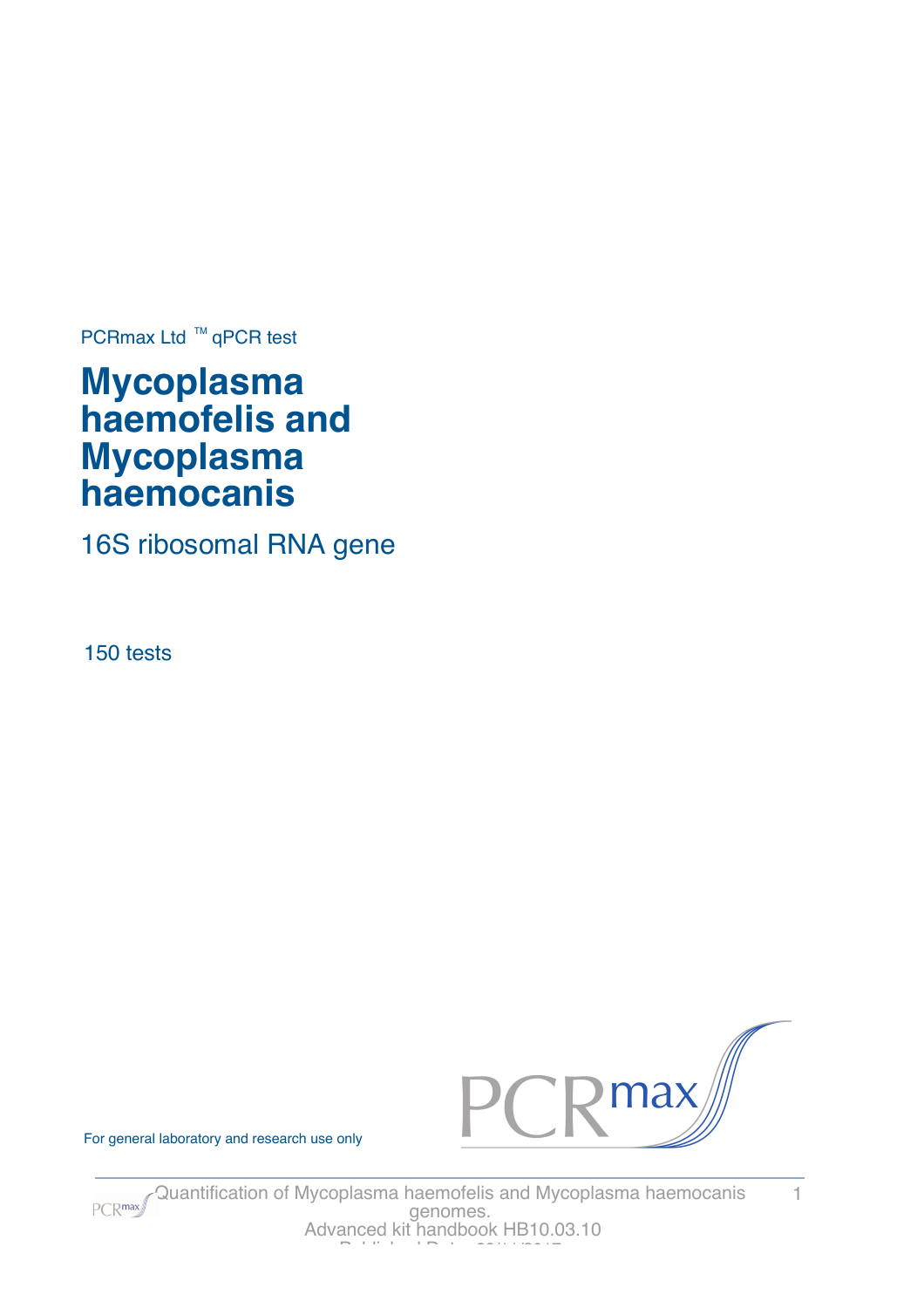### Introduction to Mycoplasma haemofelis and Mycoplasma haemocanis

Mycoplasmas are a genus of Gram negative, aerobic, pathogenic bacteria that have been isolated from many animal species. They are unique among prokaryotes in that they lack a cell wall and are not susceptible to many commonly prescribed antibiotics, including betalactams. Mycoplasma haemofelis and Mycoplasma haemocanis are haemotrophic parasites which infect cats and dogs respectively, leading to massive bacteremia of red blood cells and severe haemolytic anaemia. Mycoplasma haemofelis has a linear double stranded DNA genome of approximately 1.16 Mb in length; whereas Mycoplasma haemocanis contains a single circular chromosome of approximately 1 Mb. The small genome size of both organisms is associated with reduced metabolic pathways such that they rely heavily on the nutrients afforded by the host environment. M. haemofelis and M. haemocanis are genetically similar, showing very similar composition and architecture. Most of their genes have similarly conserved regions extending over their entire chromosomes and differ only by a small set of unique protein coding sequences. They attach to and invade red blood cells, leading to stimulation of the host antibody response. Antibodies bind the bacteria, marking them for destruction.

M. haemofelis and M. haemocanis both lead to haemobartonellosis and are primarily transmitted through bites from infected fleas and ticks. Once the parasite enters the blood stream, it attaches to host red blood cells with polar filaments before invading the cells and triggering the immune system, releasing antibodies. The antibodies bind to the foreign Mycoplasma proteins as a coating to mark the infected red blood cell for removal and destruction. Due to the large numbers of infected red blood cells being destroyed, the animal becomes anaemic.

Cats that have been infected with M. haemofelis may remain permanent carriers and symptoms can re-emerge through stress, for example. M. haemocanis can also remain as a long term latent infection and disease symptoms usually only occur in immunocompromised animals or in cases where a splenectomy has been performed. Clinical signs of the infection include anorexia, depression, lethargy, weakness, fever and weight loss. Cats that have been infected with M. haemofelis may remain permanent carriers and infection can re-emerge through stress or immunosuppression.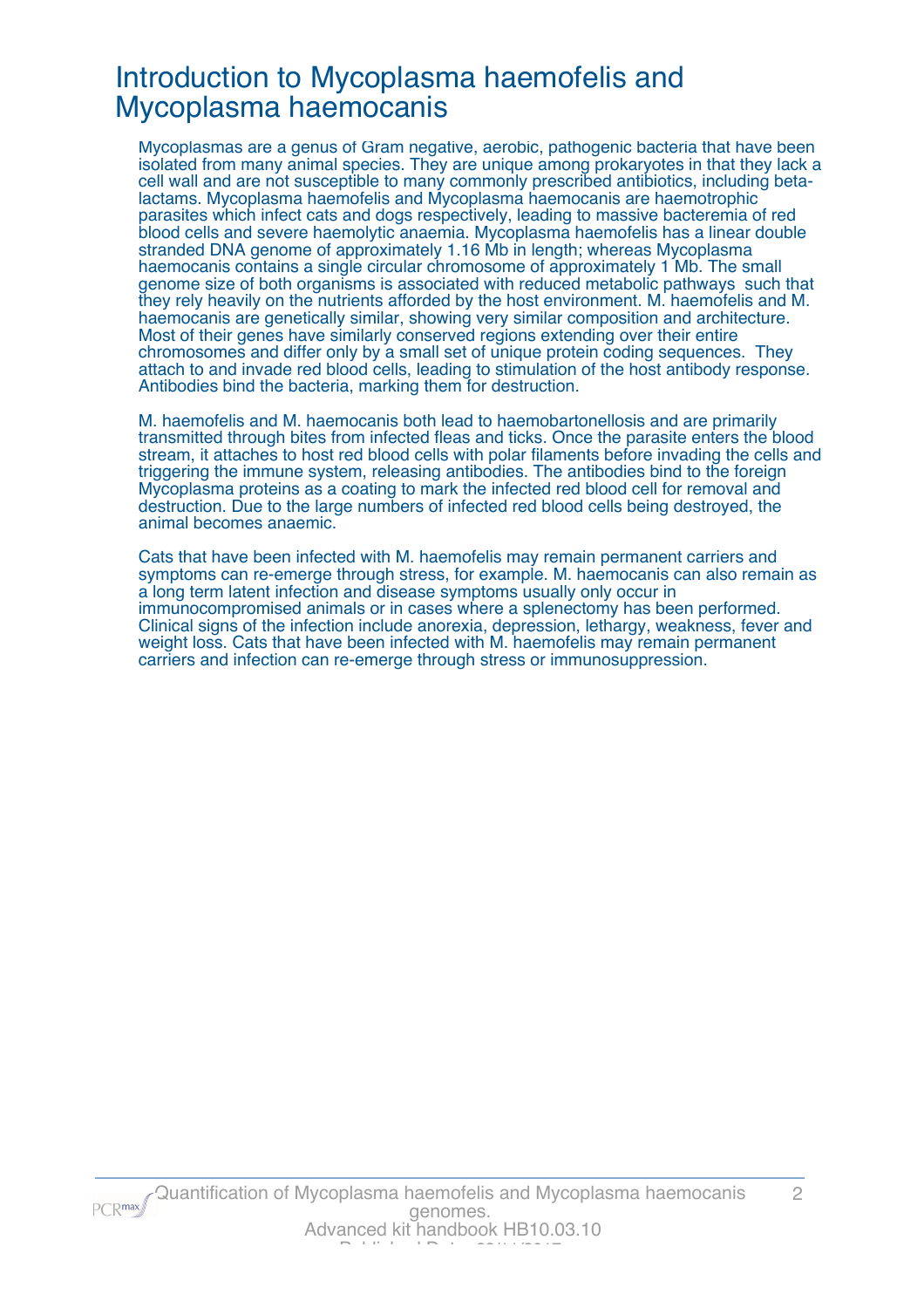

The PCR Max qPCR Kit for Mycoplasma haemofelis and Mycoplasma haemocanis (M. haemofelis/M.haemocanis) genomes is designed for the in vitro quantification of M. haemofelis/M.haemocanis genomes. The kit is designed to have the broadest detection profile possible whilst remaining specific to the M.haemofelis/M.haemocanis genome.

The primers and probe sequences in this kit have 100% homology with a broad range of M.haemofelis/M.haemocanis sequences based on a comprehensive bioinformatics analysis.

Our kit for Mycoplasma haemofelis and Mycoplasma haemocanis has been designed for the specific and exclusive in vitro quantification of the Mycoplasma haemofelis and Mycoplasma haemocanis species including all sub speices. The 16S ribosomal gene, is the ideal target to achieve a broad based detection profile for all sub-species within this species. The primers and probe sequences in this kit have 100% homology with a broad range of clinically relevant reference sequences based on a comprehensive bioinformatics analysis.

If you require further information, or have a specific question about the detection profile of this kit then please send an e.mail to CPtechsupport@coleparmer.com and our bioinformatics team will answer your question.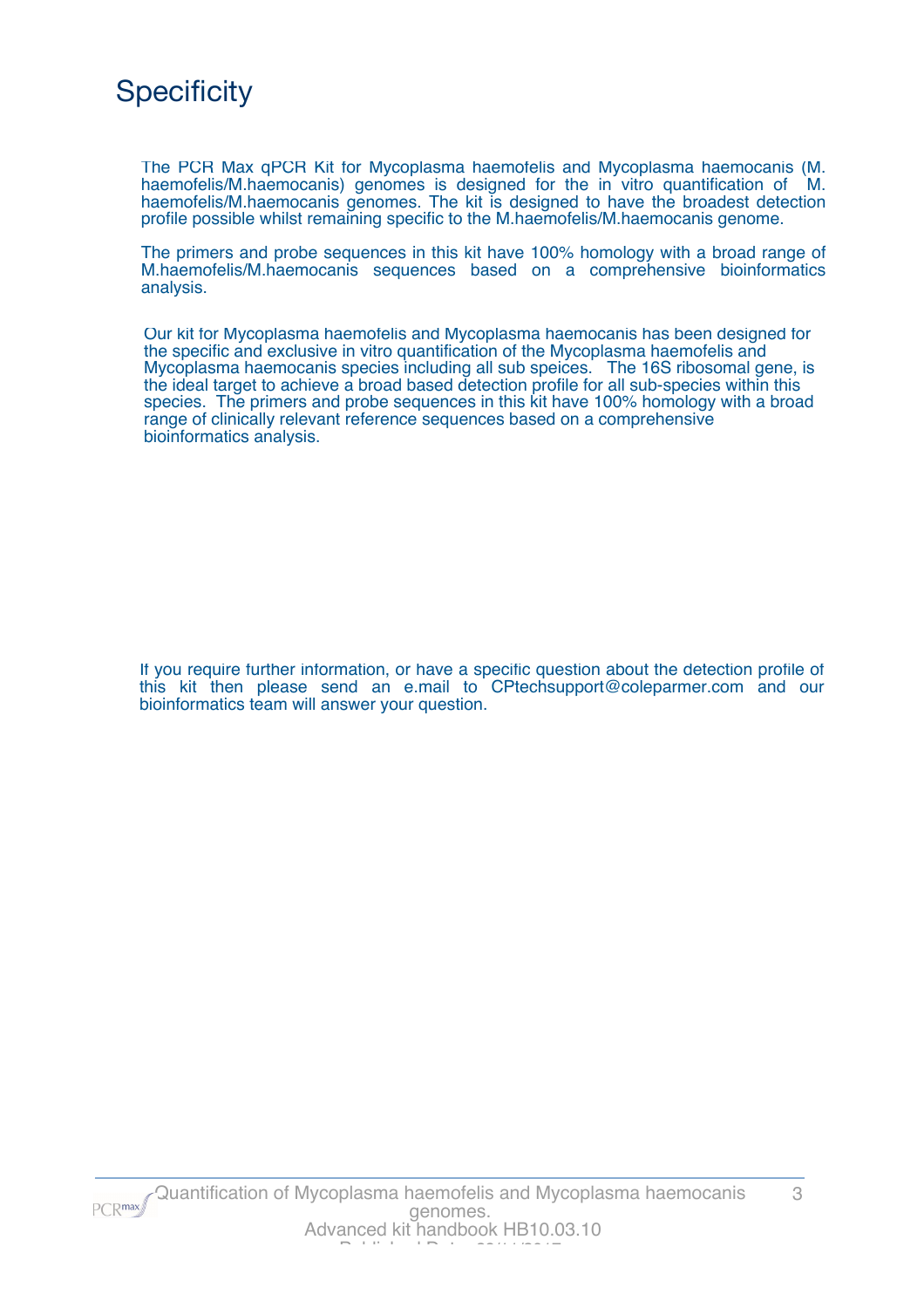## Kit contents

- **M.haemofelis/M.haemocanis specific primer/probe mix (150 reactions BROWN)** FAM labelled
- **M.haemofelis/M.haemocanis positive control template (for Standard curve RED)**
- **Internal extraction control primer/probe mix (150 reactions BROWN)** VIC labelled as standard
- **Internal extraction control DNA (150 reactions BLUE)**
- **Endogenous control primer/probe mix (150 reactions BROWN)** FAM labelled
- **RNase/DNase free water (WHITE)** for resuspension of primer/probe mixes
- **Template preparation buffer (YELLOW)** for resuspension of and internal extraction control template, positive control template and standard curve preparation

## Reagents and equipment to be supplied by the user

#### **Real-time PCR Instrument**

#### **DNA extraction kit**

This kit is designed to work well with all processes that yield high quality DNA with minimal PCR inhibitors.

#### **Lyophilised 2X qPCR Master Mix**

This kit is designed to be compatible with all commercially available master mixes that run with standard cycling conditions.

**Pipettors and Tips**

**Vortex and centrifuge**

#### **Thin walled 1.5 ml PCR reaction tubes**

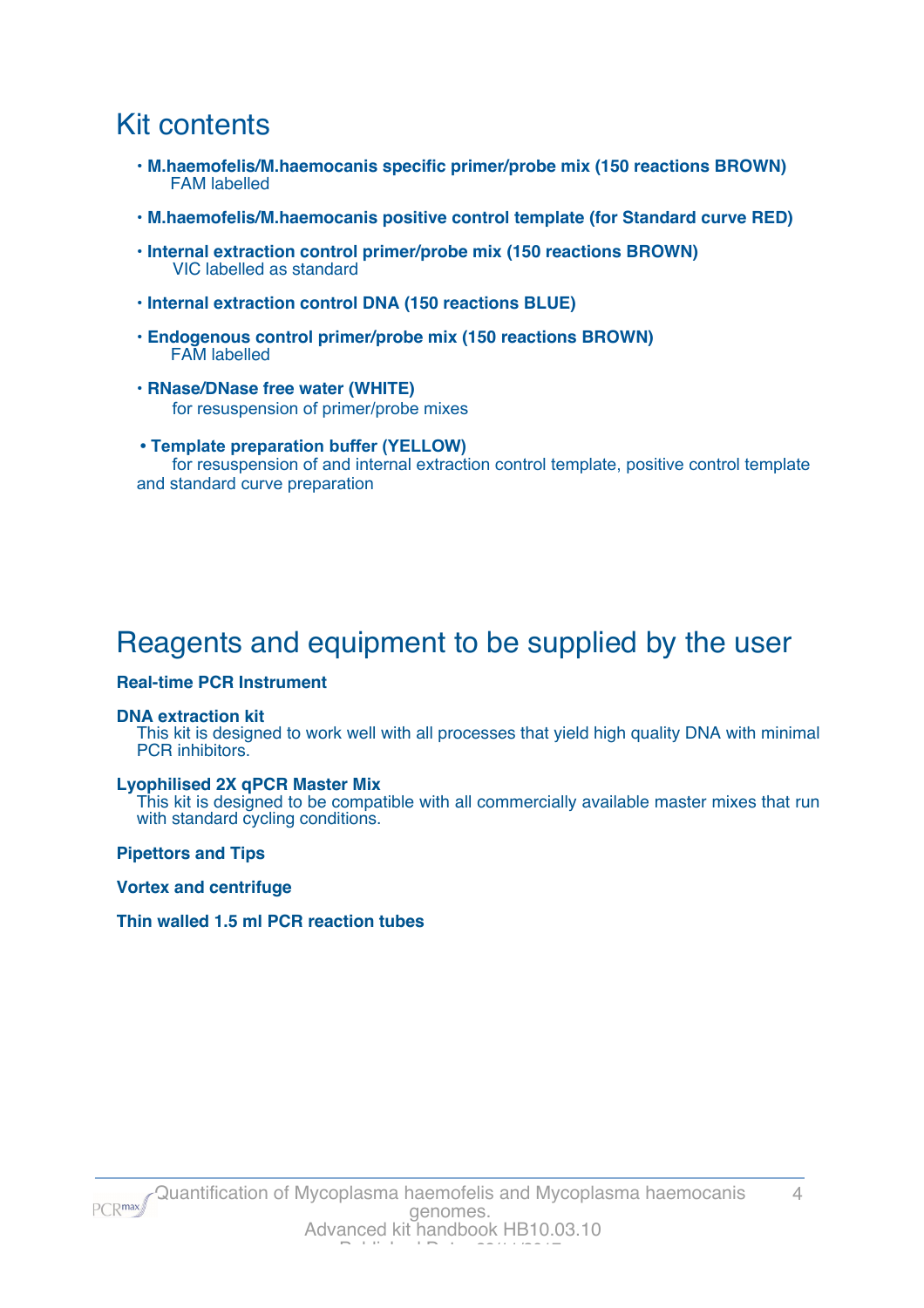### Kit storage and stability

This kit is stable at room temperature but should be stored at -20°C on arrival. Once the lyophilised components have been resuspended they should not be exposed to temperatures above -20ºC for longer than 30 minutes and unnecessary repeated freeze/thawing should be avoided. The kit is stable for six months from the date of resuspension under these circumstances.

If a standard curve dilution series is prepared this can be stored frozen for an extended period. If you see any degradation in this serial dilution a fresh standard curve can be prepared from the positive control.

PCRmax does not recommend using the kit after the expiry date stated on the pack.

### Suitable sample material

All kinds of sample material suited for PCR amplification can be used. Please ensure the samples are suitable in terms of purity, concentration, and DNA integrity (An internal PCR control is supplied to test for non specific PCR inhibitors). Always run at least one negative control with the samples. To prepare a negative-control, replace the template DNA sample with RNase/DNase free water.

### Dynamic range of test

Under optimal PCR conditions PCRmax M.haemofelis/M.haemocanis detection kits have very high priming efficiencies of >95% and can detect less than 100 copies of target template.

### Notices and disclaimers

This product is developed, designed and sold for research purposes only. It is not intended for human diagnostic or drug purposes or to be administered to humans unless clearly expressed for that purpose by the Food and Drug Administration in the USA or the appropriate regulatory authorities in the country of use. During the warranty period Master Mix detection kits allow precise and reproducible data recovery combined with excellent sensitivity. For data obtained by violation to the general GLP guidelines and the manufacturer's recommendations the right to claim under guarantee is expired. PCR is a proprietary technology covered by several US and foreign patents. These patents are owned by Roche Molecular Systems Inc. and have been sub-licensed by PE Corporation in certain fields. Depending on your specific application you may need a license from Roche or PE to practice PCR. Additional information on purchasing licenses to practice the PCR process may be obtained by contacting the Director of Licensing at Roche Molecular Systems, 1145 Atlantic Avenue, Alameda, CA 94501 or Applied Biosystems business group of the Applera Corporation, 850 Lincoln Centre Drive, Foster City, CA 94404. In addition, the 5' nuclease assay and other homogeneous amplification methods used in connection with the PCR process may be covered by U. S. Patents 5,210,015 and 5,487,972, owned by Roche Molecular Systems, Inc, and by U.S. Patent 5,538,848, owned by The Perkin-Elmer Corporation.

### **Trademarks**

#### Master Mix™ is a trademark of Cole-Parmer Ltd.

The PCR process is covered by US Patents 4,683,195, and 4,683,202 and foreign equivalents owned by Hoffmann-La Roche AG. BI, ABI PRISM® GeneAmp® and MicroAmp® are registered trademarks of the Applera Genomics (Applied Biosystems Corporation). BIOMEK® is a registered trademark of Beckman Instruments, Inc.; iCycler™ is a registered trademark of Bio-Rad Laboratories, Rotor-Gene is a trademark of Corbett Research. LightCycler™ is a registered trademark of the Idaho Technology Inc. GeneAmp®, TaqMan® and AmpliTaqGold® are registered trademarks of Roche Molecular Systems, Inc., The purchase of the Master Mix reagents cannot be construed as an authorization or implicit license to practice PCR under any patents held by Hoffmann-LaRoche Inc.

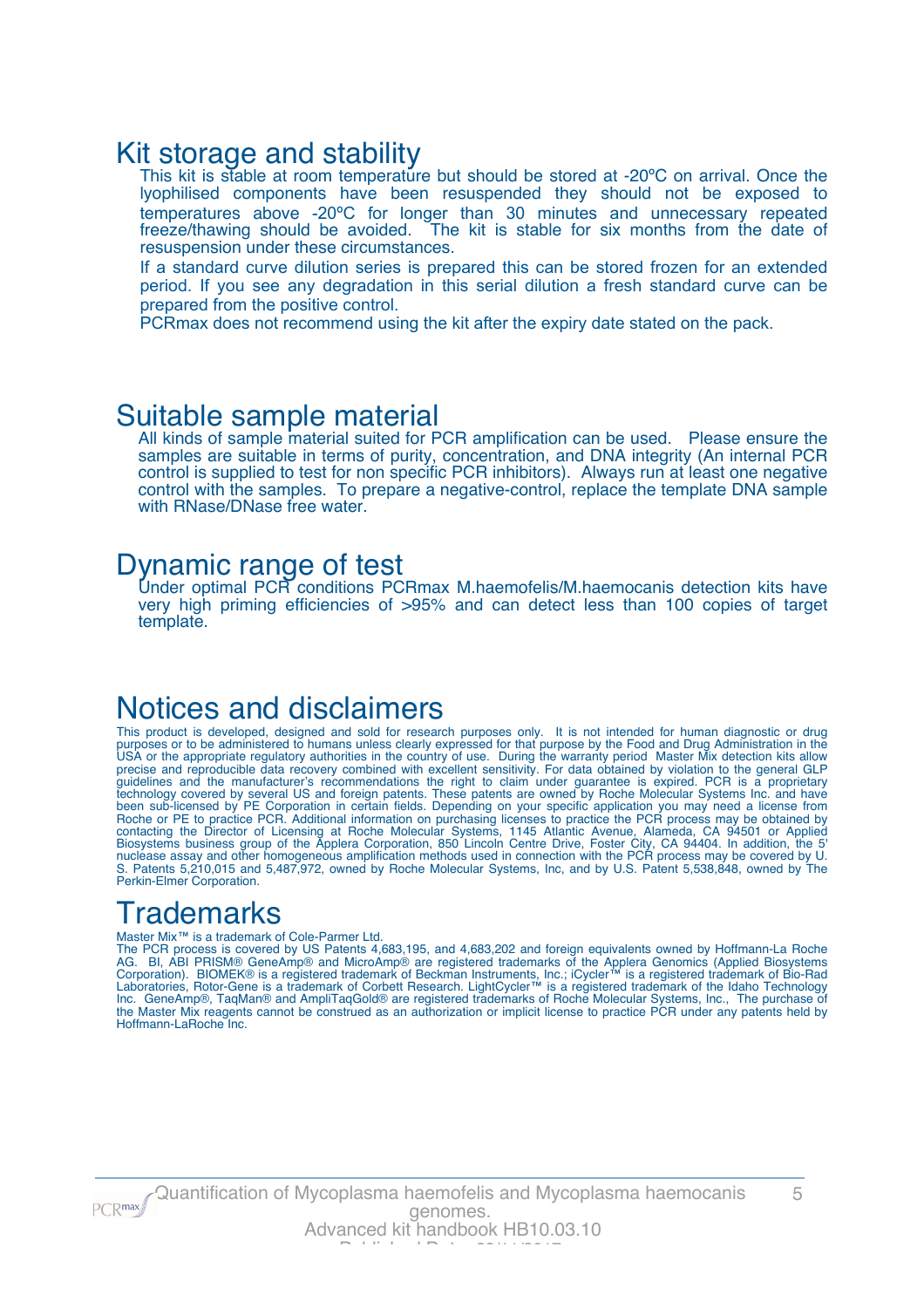## Principles of the test

#### **Real-time PCR**

A M.haemofelis/M.haemocanis specific primer and probe mix is provided and this can be detected through the FAM channel.

The primer and probe mix provided exploits the so-called TaqMan® principle. During PCR amplification, forward and reverse primers hybridize to the M.haemofelis/M.haemocanis DNA. A fluorogenic probe is included in the same reaction mixture which consists of a DNA probe labeled with a 5`-dye and a 3`-quencher. During PCR amplification, the probe is cleaved and the reporter dye and quencher are separated. The resulting increase in fluorescence can be detected on a range of real-time PCR platforms.

#### **Positive control**

For copy number determination and as a positive control for the PCR set up, the kit contains a positive control template. This can be used to generate a standard curve of M. haemofelis/M.haemocanis copy number / Cq value. Alternatively the positive control can be used at a single dilution where full quantitative analysis of the samples is not required. Each time the kit is used, at least one positive control reaction must be included in the run. A positive result indicates that the primers and probes for detecting the target M. haemofelis/M.haemocanis gene worked properly in that particular experimental scenario. If a negative result is obtained the test results are invalid and must be repeated. Care should be taken to ensure that the positive control does not contaminate any other kit component which would lead to false-positive results. This can be achieved by handling this component in a Post PCR environment. Care should also be taken to avoid crosscontamination of other samples when adding the positive control to the run. This can be avoided by sealing all other samples and negative controls before pipetting the positive control into the positive control well.

#### **Negative control**

To validate any positive findings a negative control reaction should be included every time the kit is used. For this reaction the RNase/DNase free water should be used instead of template. A negative result indicates that the reagents have not become contaminated while setting up the run.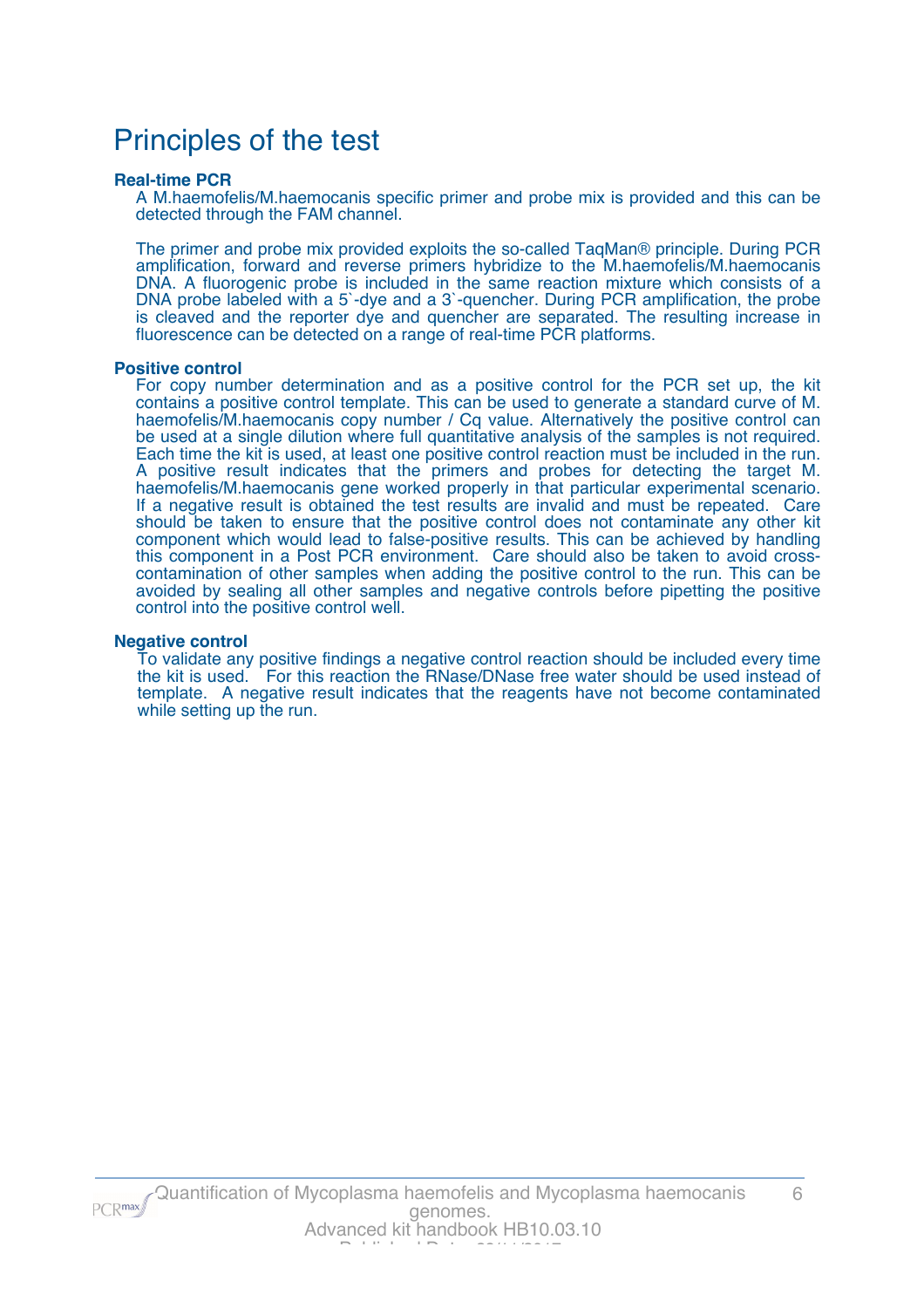#### **Internal DNA extraction control**

When performing DNA extraction, it is often advantageous to have an exogenous source of DNA template that is spiked into the lysis buffer. This control DNA is then co-purified with the sample DNA and can be detected as a positive control for the extraction process. Successful co-purification and real-time PCR for the control DNA also indicates that PCR inhibitors are not present at a high concentration.

A separate primer and probe mix are supplied with this kit to detect the exogenous DNA using real-time PCR. The primers are present at PCR limiting concentrations which allows multiplexing with the target sequence primers. Amplification of the control DNA does not interfere with detection of the M.haemofelis/M.haemocanis target DNA even when present at low copy number. The Internal control is detected through the VIC channel and gives a Cq value of 28+/-3.

#### **Endogenous control**

To confirm extraction of a valid biological template, a primer and probe mix is included to detect an endogenous gene. Detection of the endogenous control is through the FAM channel and it is NOT therefore possible to perform a multiplex with the M.haemofelis/M. haemocanis primers. A poor endogenous control signal may indicate that the sample did not contain sufficient biological material.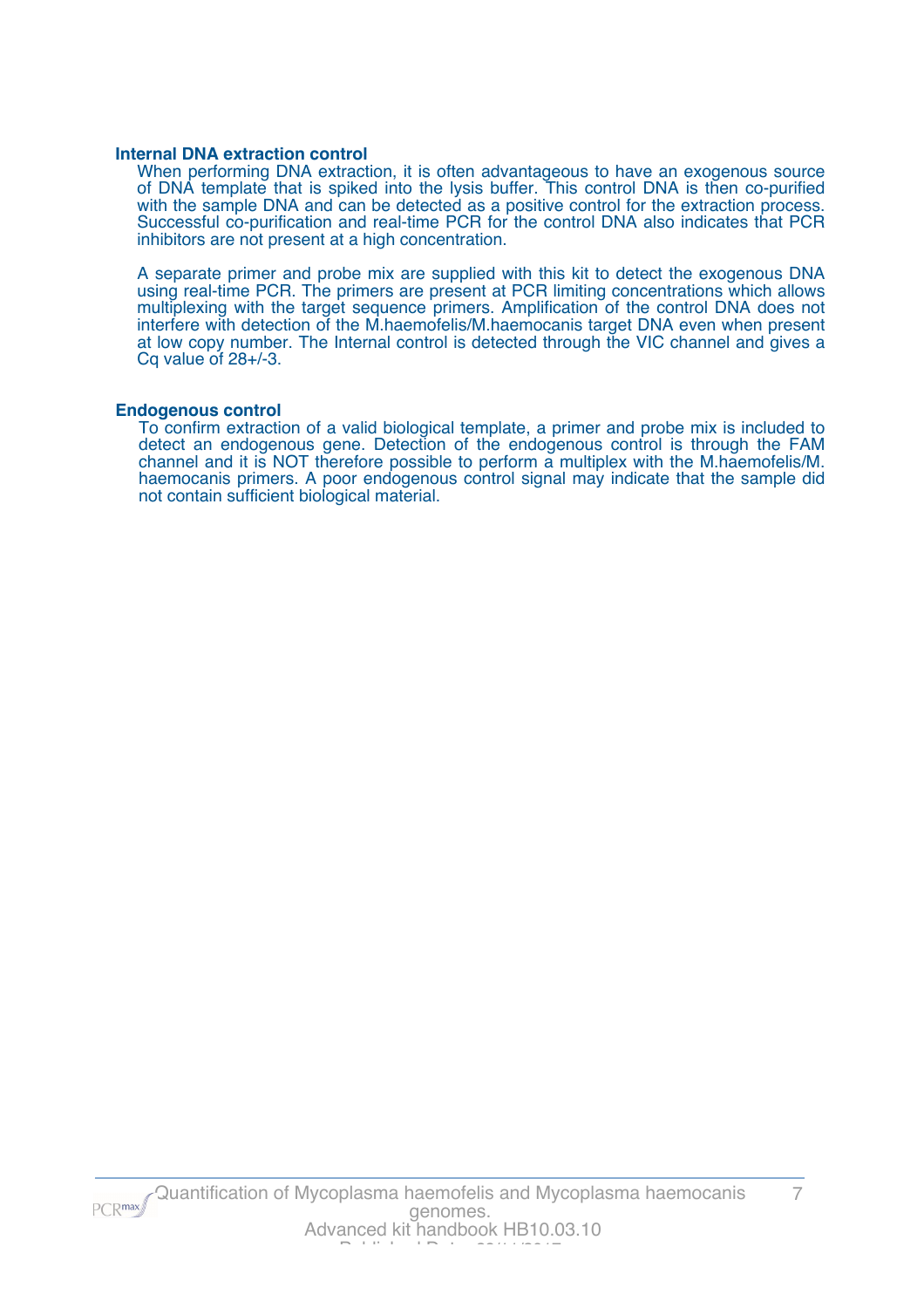### Resuspension Protocol

To minimize the risk of contamination with foreign DNA, we recommend that all pipetting be performed in a PCR clean environment. Ideally this would be a designated PCR lab or PCR cabinet. Filter tips are recommended for all pipetting steps.

- **1. Pulse-spin each tube in a centrifuge before opening.** This will ensure lyophilised primer and probe mix is in the base of the tube and is not spilt upon opening the tube.
- **2. Resuspend the primer/probe mixes in the RNase/DNase free water supplied, according to the table below:**

To ensure complete resuspension, vortex each tube thoroughly.

| Component - resuspend in water                       | Volume   |
|------------------------------------------------------|----------|
| <b>Pre-PCR pack</b>                                  |          |
| M.haemofelis/M.haemocanis primer/probe mix (BROWN)   | $165$ µl |
| Internal extraction control primer/probe mix (BROWN) | $165$ µl |
| Endogenous control primer/probe mix (BROWN)          | $165$ µl |

**3. Resuspend the internal control template and positive control template in the template preparation buffer supplied, according to the table below:** To ensure complete resuspension, vortex the tube thoroughly.

| Component - resuspend in template preparation buffer        | Volume   |
|-------------------------------------------------------------|----------|
| <b>Pre-PCR heat-sealed foil</b>                             |          |
| Internal extraction control DNA (BLUE)                      | 600 µl   |
| <b>Post-PCR heat-sealed foil</b>                            |          |
| M.haemofelis/M.haemocanis Positive Control Template (RED) * | $500$ µl |

\* This component contains high copy number template and is a VERY significant contamination risk. It must be opened and handled in a separate laboratory environment, away from the other components.

### DNA extraction

The internal extraction control DNA can be added either to the DNA lysis/extraction buffer or to the DNA sample once it has been resuspended in lysis buffer.

**DO NOT add the internal extraction control DNA directly to the unprocessed biological sample as this will lead to degradation and a loss in signal.**

- **1. Add 4µl of the Internal extraction control DNA (BLUE) to each sample in DNA lysis/extraction buffer per sample.**
- **2. Complete DNA extraction according to the manufacturers protocols.**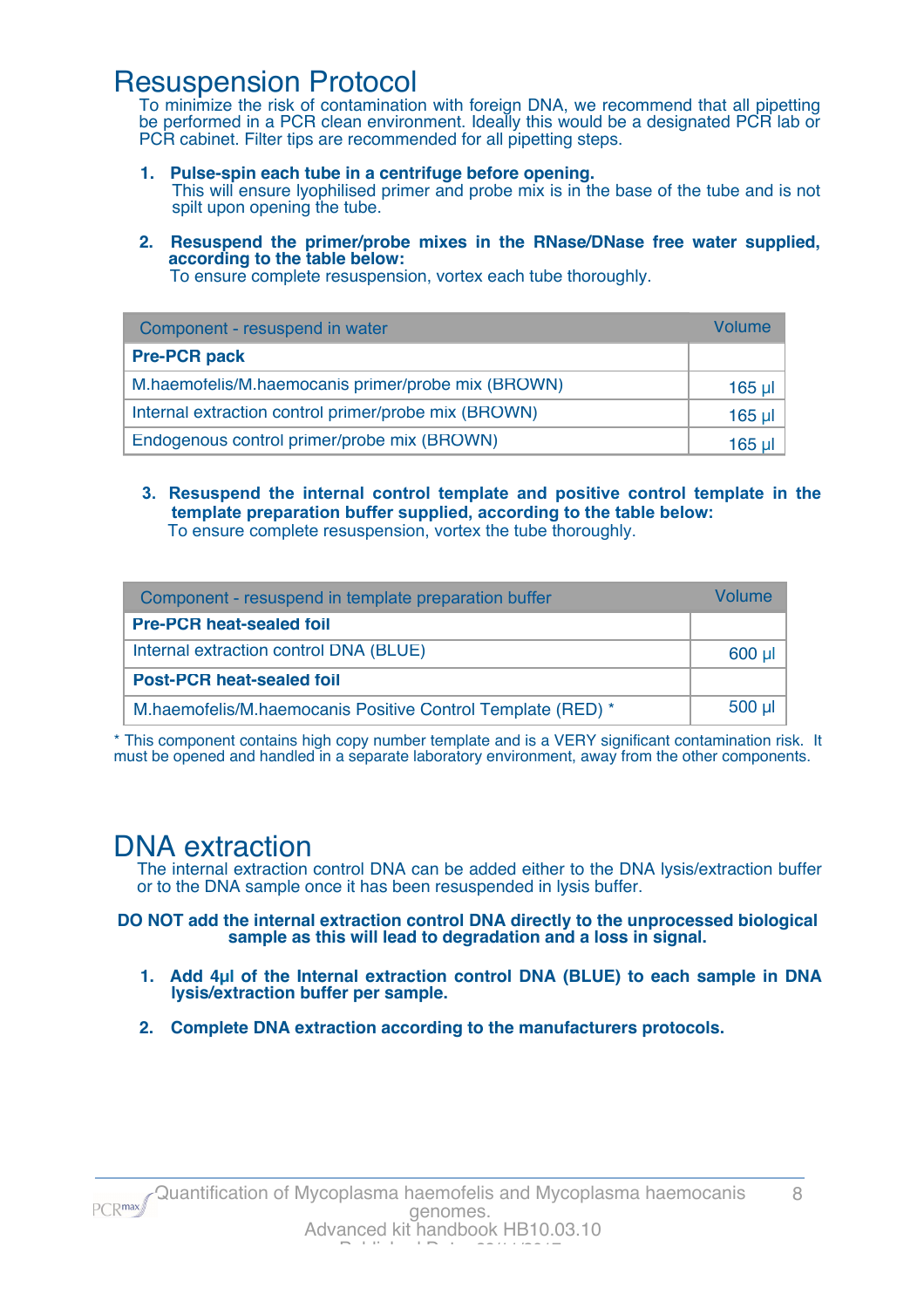# qPCR detection protocol

**1. For each DNA sample prepare a reaction mix according to the table below:** Include sufficient reactions for positive and negative controls.

| Component                                            | Volume          |
|------------------------------------------------------|-----------------|
| Lyophilised 2X qPCR Master Mix                       | 10 <sub>µ</sub> |
| M.haemofelis/M.haemocanis primer/probe mix (BROWN)   | 1 µl            |
| Internal extraction control primer/probe mix (BROWN) | 1 µl            |
| RNase/DNase free water (WHITE)                       | 3 <sub>µ</sub>  |
| <b>Final Volume</b>                                  | 15 ul           |

#### **2. For each DNA sample prepare an endogenous control reaction according to the table below (Optional):**

This control reaction will provide crucial information regarding the quality of the biological sample.

| Component                                   | Volume       |
|---------------------------------------------|--------------|
| Lyophilised 2X qPCR Master Mix              | 10 ul        |
| Endogenous control primer/probe mix (BROWN) | 1 ul         |
| RNase/DNase free water (WHITE)              | 4 ul         |
| <b>Final Volume</b>                         | <u>15 ul</u> |

- **3. Pipette 15µl of each mix into individual wells according to your real-time PCR experimental plate set up.**
- **4. Prepare sample DNA templates for each of your samples.**
- **5. Pipette 5µl of DNA template into each well, according to your experimental plate set up.**

For negative control wells use 5µl of RNase/DNase free water. The final volume in each well is 20µl.

**6. If a standard curve is included for quantitative analysis prepare a reaction mix according to the table below:**

| Component                                          | Volume   |
|----------------------------------------------------|----------|
| Lyophilised 2X qPCR Master Mix                     | $10 \mu$ |
| M.haemofelis/M.haemocanis primer/probe mix (BROWN) | 1 µl     |
| RNase/DNase free water (WHITE)                     | 4 $\mu$  |
| <b>Final Volume</b>                                | $15 \mu$ |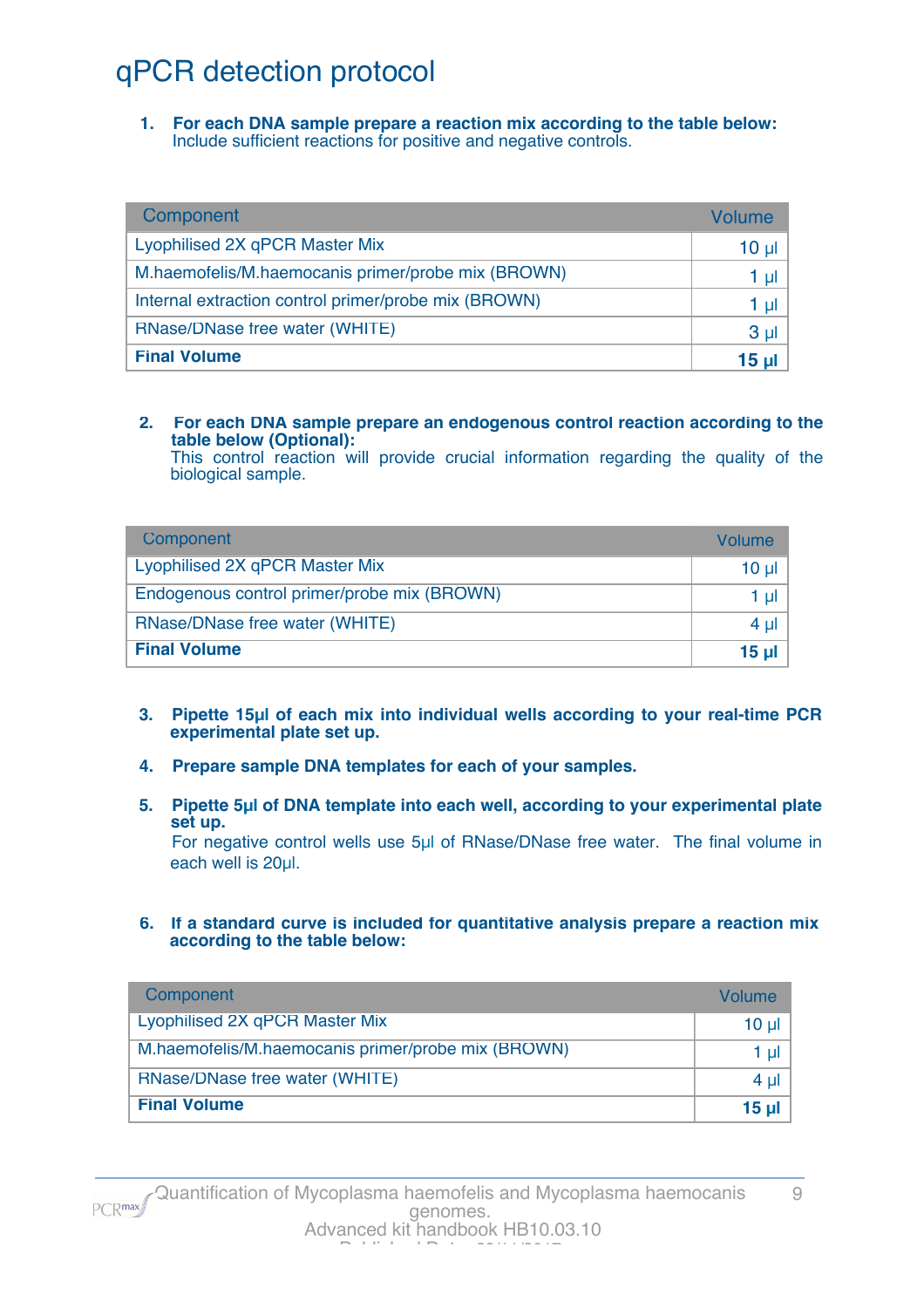#### **7. Preparation of standard curve dilution series.**

- 1) Pipette 90µl of template preparation buffer into 5 tubes and label 2-6
- 2) Pipette 10µl of Positive Control Template (RED) into tube 2
- 3) Vortex thoroughly
- 4) Change pipette tip and pipette 10µl from tube 2 into tube 3
- 5) Vortex thoroughly

Repeat steps 4 and 5 to complete the dilution series

| <b>Standard Curve</b>         | <b>Copy Number</b>     |
|-------------------------------|------------------------|
| Tube 1 Positive control (RED) | $2 \times 10^5$ per µl |
| Tube 2                        | $2 \times 10^4$ per µl |
| Tube 3                        | $2 \times 10^3$ per µl |
| Tube 4                        | $2 \times 10^2$ per µl |
| Tube 5                        | 20 per µl              |
| Tube 6                        | 2 per µl               |

**8. Pipette 5µl of standard template into each well for the standard curve according to your experimental plate set up.** The final volume in each well is 20µl.

# qPCR amplification protocol

Amplification conditions using Lyophilised 2X qPCR Master Mix.

|             | <b>Step</b>              | <b>Time</b>     | <b>Temp</b> |
|-------------|--------------------------|-----------------|-------------|
|             | Enzyme activation        | 2 min           | 95 °C       |
| Cycling x50 | Denaturation             | 10 <sub>s</sub> | 95 °C       |
|             | <b>DATA COLLECTION *</b> | 60 <sub>s</sub> | 60 °C       |

\* Fluorogenic data should be collected during this step through the FAM and VIC channels

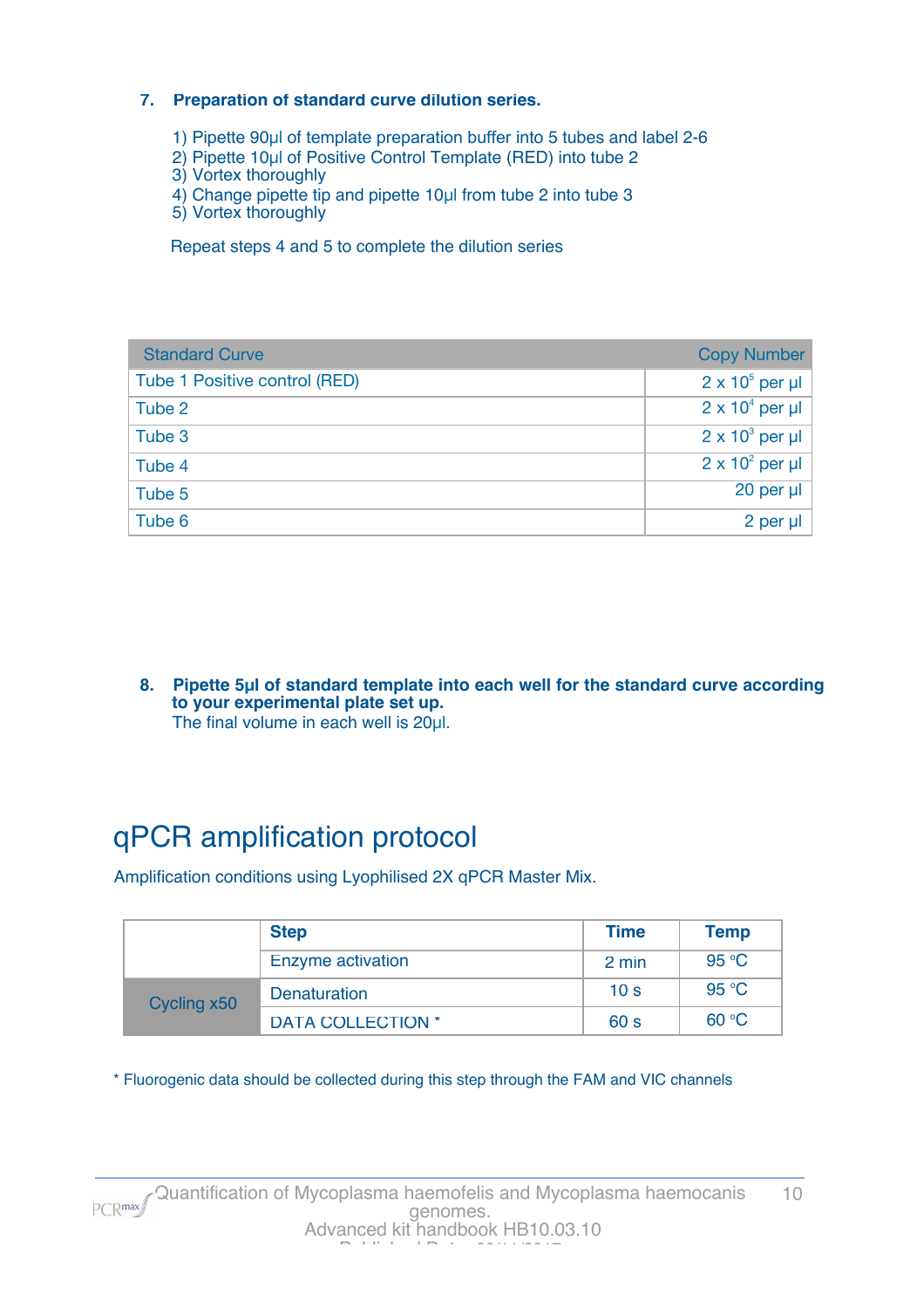## Interpretation of Results

| <b>Target</b><br>(FAM) | <b>Internal</b><br>control<br>(VIC) | <b>Positive</b><br>control | <b>Negative</b><br>control | Interpretation                                                                                                  |
|------------------------|-------------------------------------|----------------------------|----------------------------|-----------------------------------------------------------------------------------------------------------------|
| $\leq 30$              | $+ 1 -$                             | ÷                          |                            | <b>POSITIVE QUANTITATIVE RESULT</b><br>calculate copy number                                                    |
| > 30                   | ÷                                   | ÷                          |                            | <b>POSITIVE QUANTITATIVE RESULT</b><br>calculate copy number                                                    |
| > 30                   |                                     | ٠                          |                            | <b>POSITIVE QUALITATIVE RESULT</b><br>do not report copy number as this<br>may be due to poor sample extraction |
|                        | ÷                                   | ÷                          |                            | <b>NEGATIVE RESULT</b>                                                                                          |
| $+ 1 -$                | $+ 1 -$                             |                            | $\leq 35$                  | <b>EXPERIMENT FAILED</b><br>due to test contamination                                                           |
| $+ 1 -$                | $+ 1 -$                             | ÷                          | > 35                       | $\star$                                                                                                         |
|                        |                                     | ÷                          |                            | <b>SAMPLE PREPARATION FAILED</b>                                                                                |
|                        |                                     |                            |                            | <b>EXPERIMENT FAILED</b>                                                                                        |

Positive control template (RED) is expected to amplify between Cq 16 and 23. Failure to satisfy this quality control criterion is a strong indication that the experiment has been compromised.

\*Where the test sample is positive and the negative control is positive with a  $Cq > 35$ , the sample must be reinterpreted based on the relative signal strength of the two results:



If the sample amplifies  $> 5$  Cq earlier than the negative control then the sample should be reinterpreted (via the table above) with the negative control verified as negative.



If the sample amplifies < 5 Cq earlier than the negative control then the positive sample result is invalidated and the result should be determined inconclusive due to test contamination. The test for this sample should be repeated.

PCR<sub>max</sub>